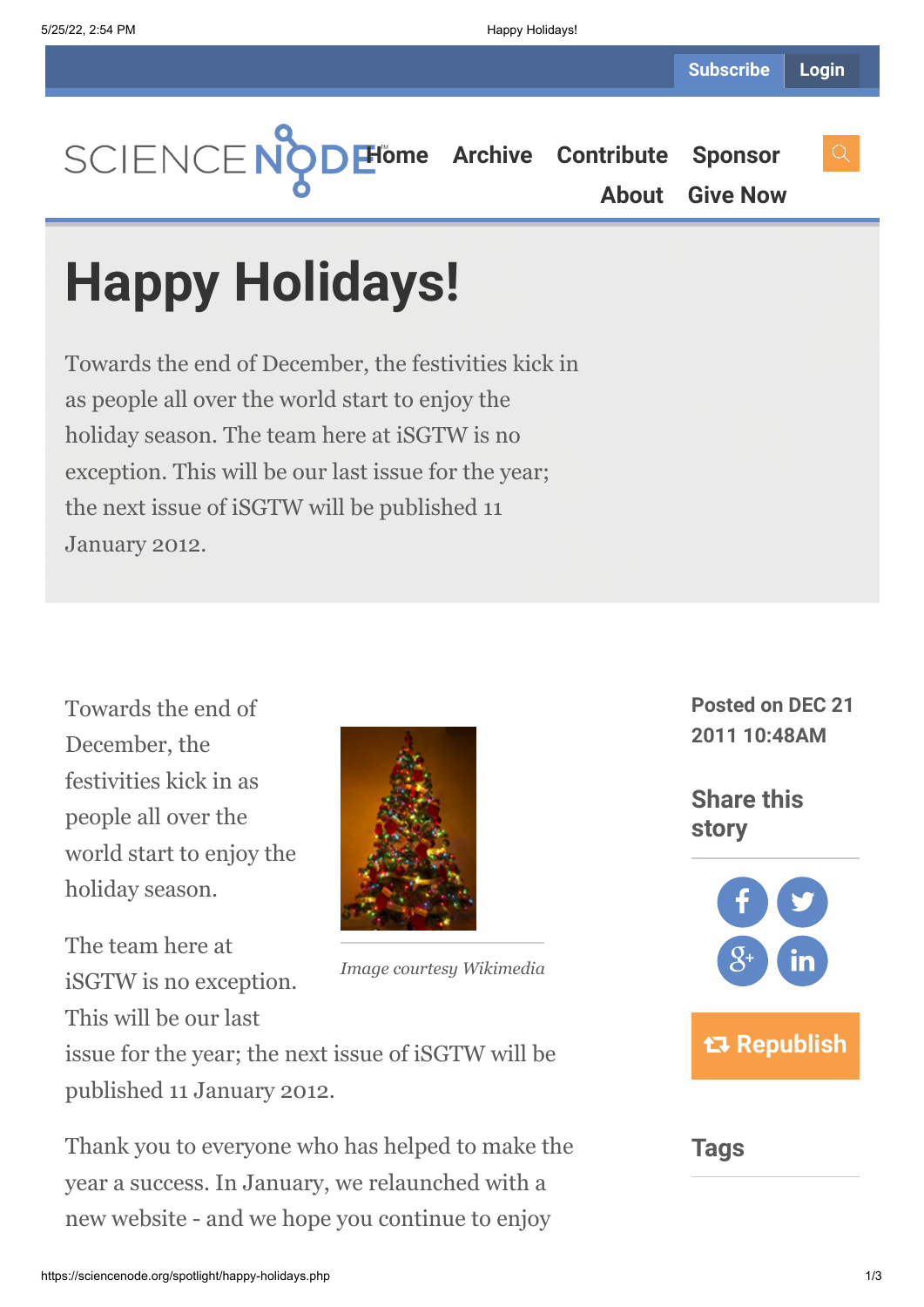using it. (To send us feedback, please email [editors@isgtw.org](mailto:editors@isgtw.org))

Over the course of 2011, the iSGTW team has also reported from conferences all over the world, including [TeraGrid11](http://www.isgtw.org/feature/extreme-science) in Salt Lake City, [SC11](http://www.isgtw.org/visualization/isgtw-goes-sc11) in [Seattle, ISGC in Taipei, and the EGI Technical](http://www.isgtw.org/feature/48-hour-grid-security-challenge) Forum in Lyon to name just a few.

To keep up with the announcements and content from iSGTW, you can follow us on [Twitter](http://www.facebook.com/pages/International-Science-Grid-This-Week/141926395796), like us on [Facebook](http://www.facebook.com/pages/International-Science-Grid-This-Week/141926395796) or visit our brand new [Google Plus](https://plus.google.com/u/0/100076081909774278210/posts) page. And, when we return from our winter holidays, we'll be announcing an exciting addition to our team.

Until then, from the team here at iSGTW, we wish you safe and happy holidays.